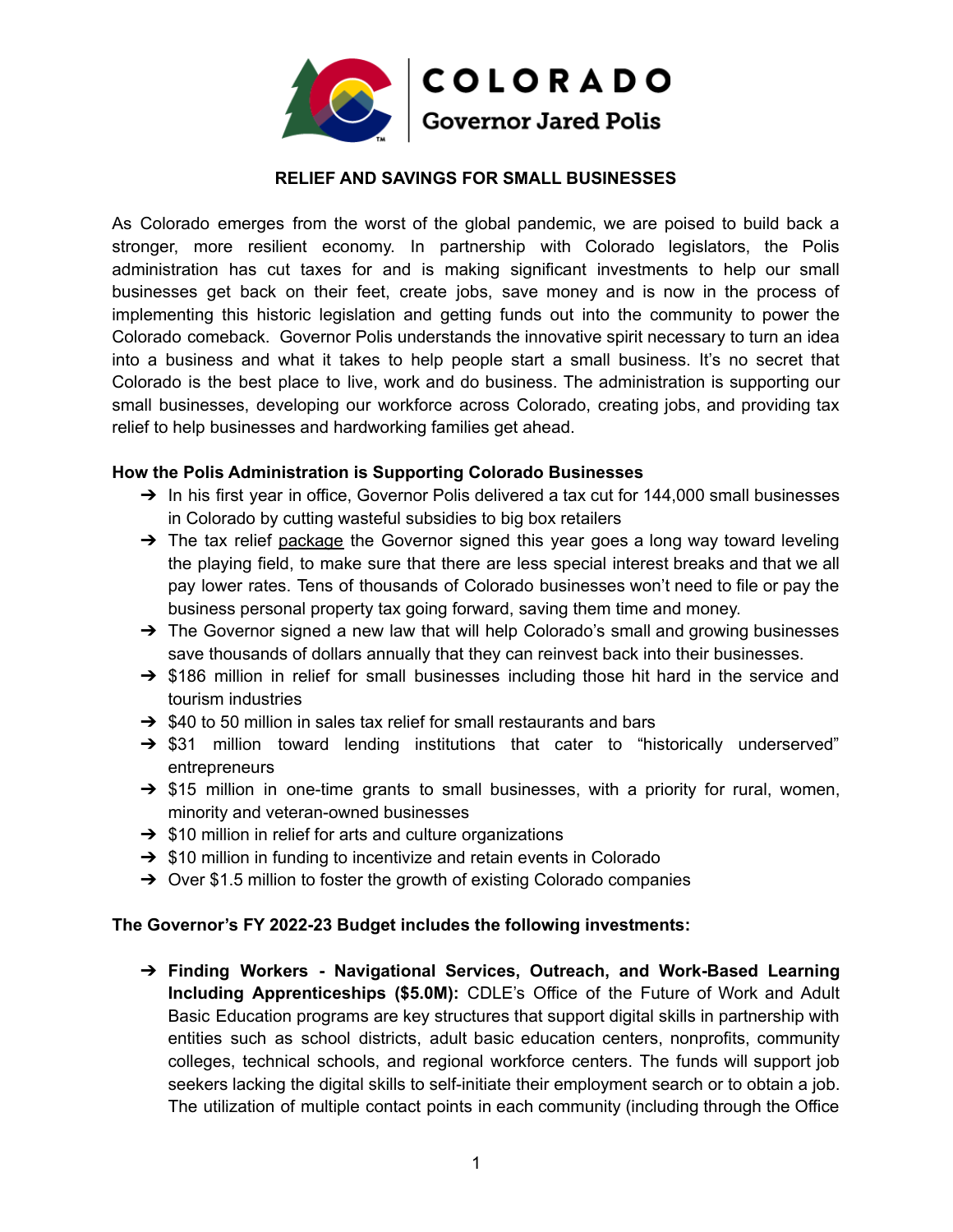of New Americans) will enable these funds to be an opportunity multiplier to support getting jobs in complement to existing local efforts to support digital literacy and will reach a diverse group of individuals.

- ➔ **Technical Assistance for Access to Capital (\$7.0M):** Significant capital resources have been deployed by Colorado and the federal government to help small businesses rebound from the effects of the pandemic. These resources include the CLIMBER fund, Energize Colorado, and the Colorado Startup Loan fund among others. This investment in technical assistance would help ensure that more businesses across the state are able to access these funds and other resources available by providing technical assistance to businesses through community development financial institutions (CDFIs) and small business development centers (SBDCs).
- ➔ **Renovation of State Facilities in order to Provide Childcare (\$30.05M):** These one-time state funds will be used to make infrastructure investments for renovations to existing state facilities so that these facilities can be used as childcare centers for state employees and the public, thus increasing the supply of childcare for Colorado's workforce. Once the office receives these funds, it will engage potential private partners with whom the state will contract in order to manage and operate these facilities going forward. This partnership will allow for additional childcare capacity across the state without requiring additional ongoing state investments.
- ➔ **Revitalizing Main Streets (\$10M):** This program has already proven successful across the state and would deploy an additional \$10 million of funds to revitalize Colorado's main streets in order to fund long-term improvements to Colorado's multimodal infrastructure and continue efforts to adapt to the impacts of the COVID-19 pandemic. These funds are used to better winter maintenance of outdoor spaces that have been repurposed due to the pandemic, to make key improvements to shared streets and plazas permanent, and to help transportation around colleges and universities better adapt to the COVID-19 pandemic.
- ➔ **Crime Prevention through Safer Streets Grant Program (\$10.3M):** This strategy includes a "Hot Spots" study as well as a grant program where DPS and local governments evaluate and design safer streets and neighborhood models that discourage crime and revitalize community image. These efforts will help improve the environments in which businesses operate across the state.
- ➔ **Business Registrations and Sales Tax Incentives (\$21.7M):** This proposal provides relief to new and existing businesses by reducing the fees charged by the Secretary of State for new business licenses, renewal reports, and business information updates. Additionally, the sales tax compliance proposal would provide assistance to small businesses to reduce their fees and/or administrative costs related to sales and use tax compliance.
- ➔ **FAMLI Paid Family and Medical Leave Premium Relief (\$57.5M):** In 2020, Colorado became the ninth state in the U.S. to pass Paid Family and Medical Leave into law. FAMLI will provide benefits to employees beginning January 1, 2024, while the premiums will go into effect on January 1, 2023. This funding would reduce the employer paid premiums by 10 percent for the first six months, mitigating the initial impact of the new premium on businesses.